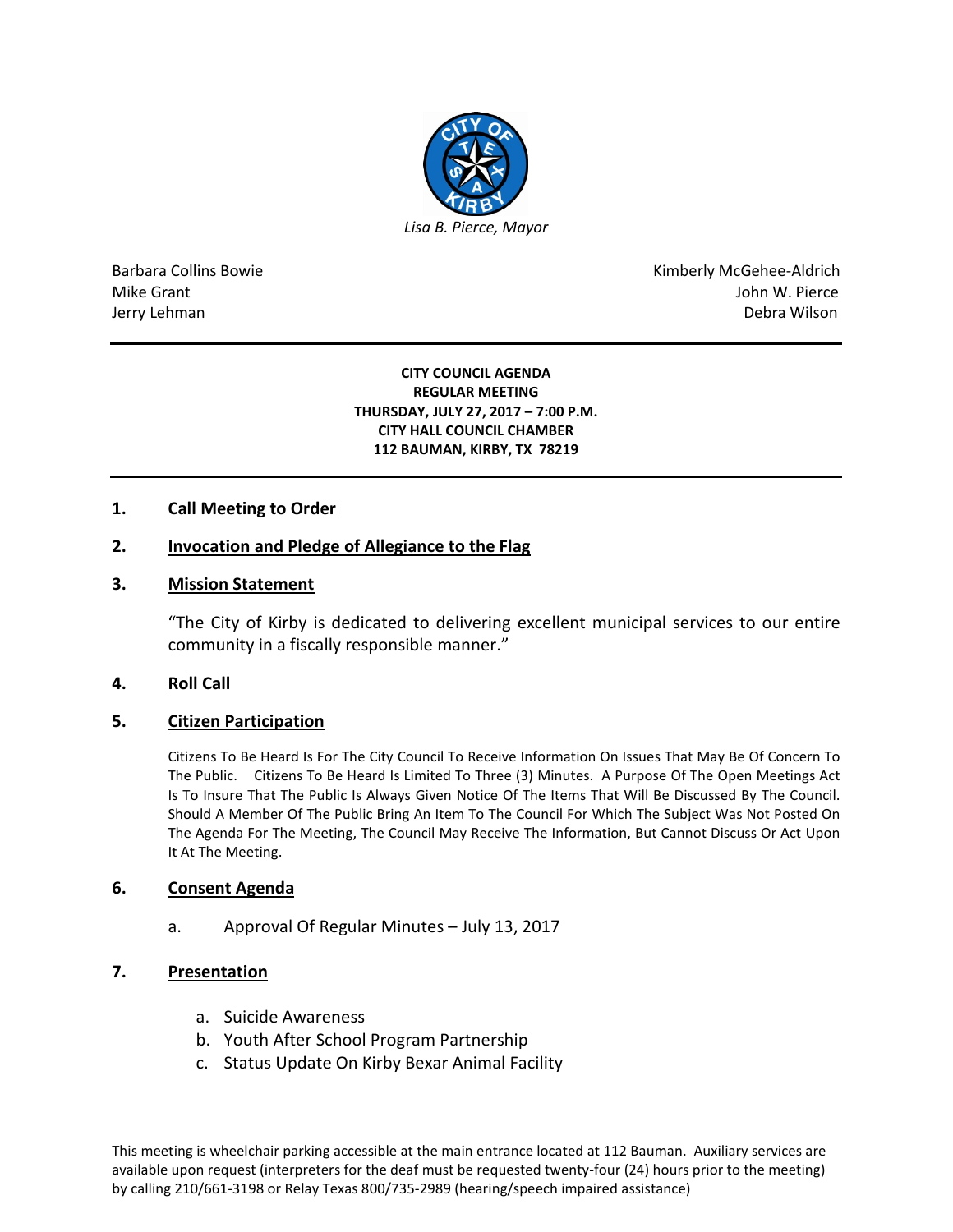# **8. Discussion And Possible Action**

- a. Discussion And Possible Action To Award Bid For Friendship Park Hike & Bike Trail Construction
- b. Review, Discussion And Possible Action Regarding Ordinance No. O-2016-798 Repealing Current Section 71.06 Of The Code Of Ordinances And Adopting A New Section 71.06, No Parking Zones, To Chapter 71, Stopping, Standing, And Parking, Of The Code Of Ordinances To Specify No Parking Zones And Related Restrictions And Including A Penalty Of A Fine Not To Exceed \$500 For Violations
- c. Discussion And Possible Action Regarding A Wellness Program For City Of Kirby Employees
- d. Review, Discussion And Possible Action Regarding Ordinance No. O-2015-778 Repealing Ordinance No. O-2008-653 And Providing A Declaration Of Purpose; Providing A Definition Of Garage/Yard Sales; Providing For A Requirement And Display Of Permit; Establishing A Permit Application Fee; Limiting The Number Of Garage/Yard Sales; Regulating Signage, Hours Of Operation And Prohibiting The Sale Of Prepared Food Operation; Providing A Civil Remedy And A Penalty For Each Violation Thereof; And Providing For Severability.
- e. Discussion And Possible Action To Appoint A Member To The Crime Control And Prevention District Board
- f. Discussion And Possible Action Regarding An Addendum To The Service Contract For Fines And Fees Collection Services With Vigilant Solutions

# **9. Executive Session 551.071 Texas Government Code, Consultation With Attorney**

a. For City Council To Receive Legal Advice On Council Compensation

# **10. Requests and Announcements**

a. Requests By Mayor And Council Members For Items To Be Placed On Future City Council Agendas And Announcements On City Events/Community Interests